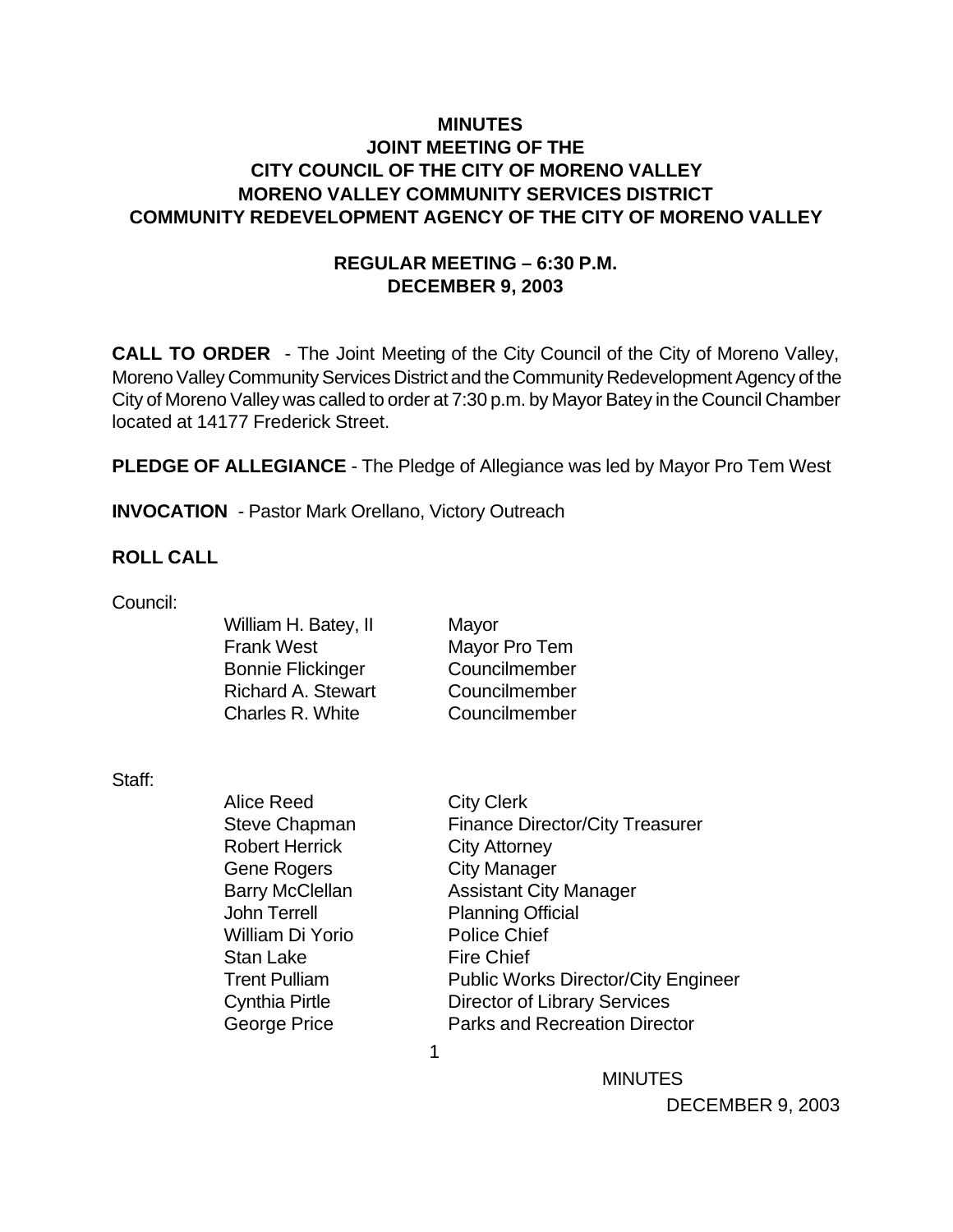# **JOINT CONSENT CALENDARS (SECTIONS A-C) OF THE CITY COUNCIL OF THE CITY OF MORENO VALLEY, MORENO VALLEY COMMUNITY SERVICES DISTRICT, AND COMMUNITY REDEVELOPMENT AGENCY OF THE CITY OF MORENO VALLEY**

Mayor Batey opened the agenda items for the Consent Calendars for public comments; there being none, public comments were closed.

Councilmember White made a motion, seconded by Councilmember Flickinger to approve the Consent Calendars in their entireties. Motion carried.5-0. Roll call vote.

# **A. CONSENT CALENDAR** - **CITY COUNCIL**

- A1. ORDINANCES FIRST READING BY TITLE ONLY Waived reading of all Ordinance Introductions and read by title only.
- A2. AUTHORIZATION TO AWARD THE CONSTRUCTION CONTRACT FOR THE NEWHOPE STREET IMPROVEMENT PROJECT, PROJECT NO. 01- 12567421

Awarded the construction contract for the Newhope Street Improvement Project to Sialic Contractors Corporation (DBA Shawnan), 12240 Woodruff Avenue, Downey, CA 90241, the lowest responsible bidder; authorized the Mayor to execute a contract with Sialic Contractors Corporation; authorized the issuance of a Purchase Order for Sialic Contractors Corporation in the amount of \$1,416,100 (the bid amount plus 10% contingency from Account Nos. 125.67421 and 125.56330) when all parties have signed the contract; and authorized the City Manager to execute the reimbursement agreements with the applicable utility agencies.

A3. APPROVE AND AUTHORIZE THE EXECUTION OF COOPERATIVE AGREEMENT WITH CALTRANS DISTRICT EIGHT FOR CONSTRUCTION OF A TRAFFIC SIGNAL AT THE INTERSECTION OF PIGEON PASS RD. AND ROUTE 60 EASTBOUND ON-RAMP, DISTRICT AGREEMENT NO. 08-1216 Adopted Resolution No. 2003-92 and Authorized Execution of Cooperative Agreement with Caltrans District Eight for Construction of a Traffic Signal at the Intersection of Pigeon Pass Road and Route 60 Eastbound On-Ramp and increased the fiscal year 2003/2004 budgeted amount for this project by \$11,000 (Account No. 426.65920) to cover the additional estimated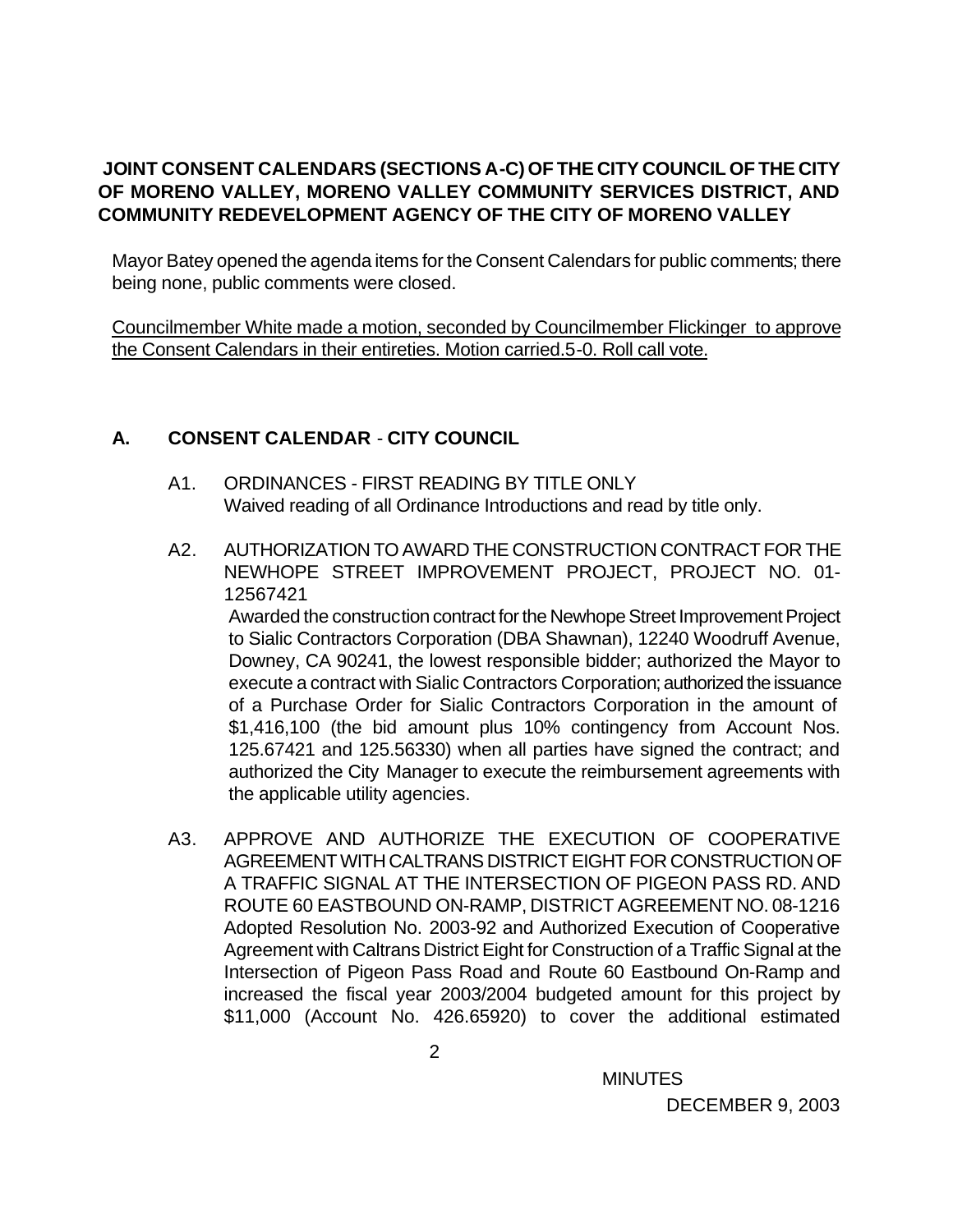construction cost.

# Resolution No. 2003-92

A Resolution of the City Council of Moreno Valley, California, Approving and Authorizing Execution of Cooperative Agreement, District Agreement No. 8- 1216 for Construction of a Traffic Signal on Pigeon Pass Road at Route 60 Eastbound On-Ramp between the State of California, Acting by and Through the Department of Transportation, and the City of Moreno Valley

- A4. APPROVAL OF FINAL MAP 30233 SINGLE FAMILY RESIDENTIAL PROJECT AND ACCEPT AGREEMENT AND BONDS FOR PUBLIC RIGHT OF WAY IMPROVEMENTS, SOUTHEAST CORNER OF CHAMPIONSHIP DRIVE AND JOHN F. KENNEDY DRIVE IN THE MORENO VALLEY RANCH SPECIFIC PLAN AREA (SP193) (KB HOME GREATER LOS ANGELES) Approved Final Map 30233, authorized the City Clerk to sign the map and transmit said map to the County Recorder's office for recordation; accepted the bonds and Agreement for Public Improvements; authorized the Mayor to execute the agreement; and directed the City Clerk to forward the signed agreement to the County Recorder's office for recordation.
- A5. TRACT 30318 ACCEPT AGREEMENT AND BONDS FOR PARK IMPROVEMENTS TO PLANNING AREA 4C SPORTS PARK, EAST OF LASSELLE STREET, SOUTH OF KRAMERIA AVENUE IN THE MORENO VALLEY RANCH SPECIFIC PLAN AREA (EMPIRE LAND, LLC) Accepted the Agreement and bonds for Park Improvements to Planning Area 4C Sports Park; authorized the Mayor to execute the Agreement; approved the Offer of Dedication for the 10-acre Sports Park; and directed the City Clerk to forward the signed Agreement and the Offer of Dedication to the County Recorder's Office for recordation.
- A6. APPROVAL OF FINAL MAP 30318, SINGLE FAMILY RESIDENTIAL PROJECT, AND ACCEPT AGREEMENT AND BONDS FOR PUBLIC RIGHT OF WAY IMPROVEMENTS, EAST OF LASSELLE STREET, SOUTH OF KRAMERIA AVENUE IN THE MORENO VALLEY RANCH SPECIFIC PLAN AREA (BEAZER HOMES HOLDINGS CORP.) Approved Final Map 30318, authorized the City Clerk to sign the map and transmit said map to the County Recorder's Office for recordation; accepted the bonds and Agreement for Public Improvements; authorized the Mayor to execute the agreement; and directed the City Clerk to forward the signed agreement to the County Recorder's Office for recordation.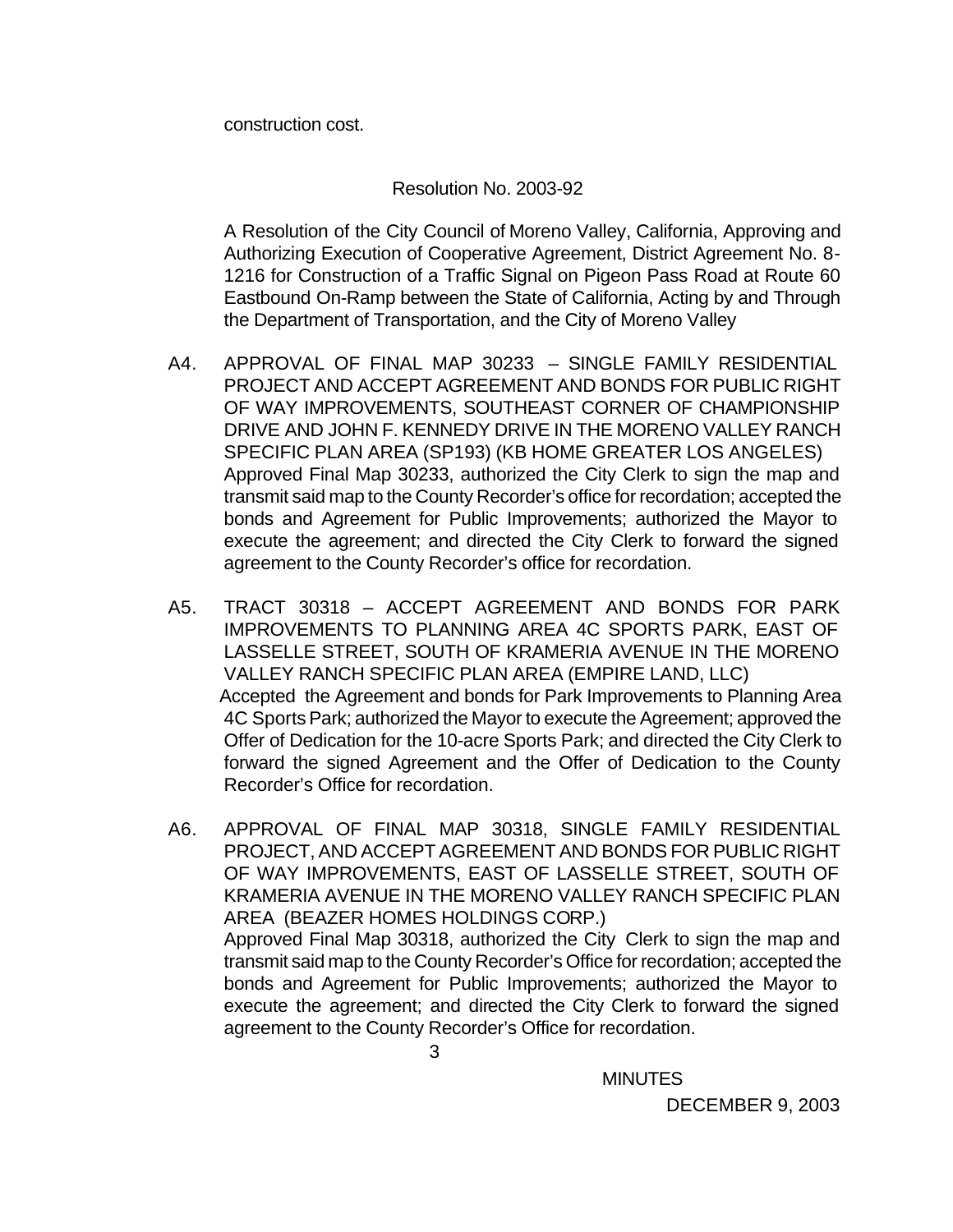- A7. REQUEST ADOPTION OF PLANS AND SPECIFICATIONS, AND AUTHORIZATION TO ADVERTISE FOR CONSTRUCTION BIDS FOR THE FISCAL YEAR 2002/2003 BTA PROJECT, CLASS II & CLASS III BIKEWAYS - PROJECT NO. 03-12565320 Adopted the plans and specifications that are on file in the office of the Public Works Director and authorized the City Clerk to advertise the project for construction bids.
- A8. AUTHORIZATION TO AWARD THE CONSTRUCTION CONTRACT FOR STREET IMPROVEMENTS ON ELSWORTH STREET AND SHERMAN AVENUE, PROJECT NO. 02-14568622 Awarded the construction contract for the Street Improvements on Elsworth Street and Sherman Avenue to Laird Construction Co., Inc., 9460 Lucas Ranch Road, Rancho Cucamonga, CA 91730-5743, the lowest responsible bidder; authorized the Mayor to execute a contract agreement with Laird Construction Co., Inc.; authorized the issuance of a Purchase Order for Laird Construction Co., Inc. in the amount of \$374,473 (the bid amount plus 10% contingency) when the contract has been signed by all parties (Account No. 145.68622); and authorized the closure to through traffic on Sherman Avenue from Farragut Avenue to Elsworth Street for duration of the construction work.

# **B. CONSENT CALENDAR** - **COMMUNITY SERVICES DISTRICT**

- B1. ORDINANCES FIRST READING BY TITLE ONLY Waived reading of all Ordinance Introductions and read by title only.
- B2. APPROVAL OF RESOLUTION AND FILING GRANT APPLICATION FOR SOCCER FIELD AT MARCH FIELD PARK Approved the filing of an application for local assistance funds in the amount of \$3,000,000 to be funded from the Urban Park Act of 2001 under the California Clean Water, Clean Air, Safe Neighborhood Parks, and Coastal Protection Act of 2002 and adopted Resolution No. CSD 2003-29 to certify the approval of the governing board to enter into this transaction with the California Department of Parks and Recreation for the purpose of applying for grant funding from the Urban Park Act of 2001 under the California Clean Water, Clean Air, Safe Neighborhood Parks, and Coastal Protection Act of 2002 and authorized the persons holding designated positions, as shown on the resolution, to sign contract documents for FY 2003/2004, 2004/2005, and 2005/2006.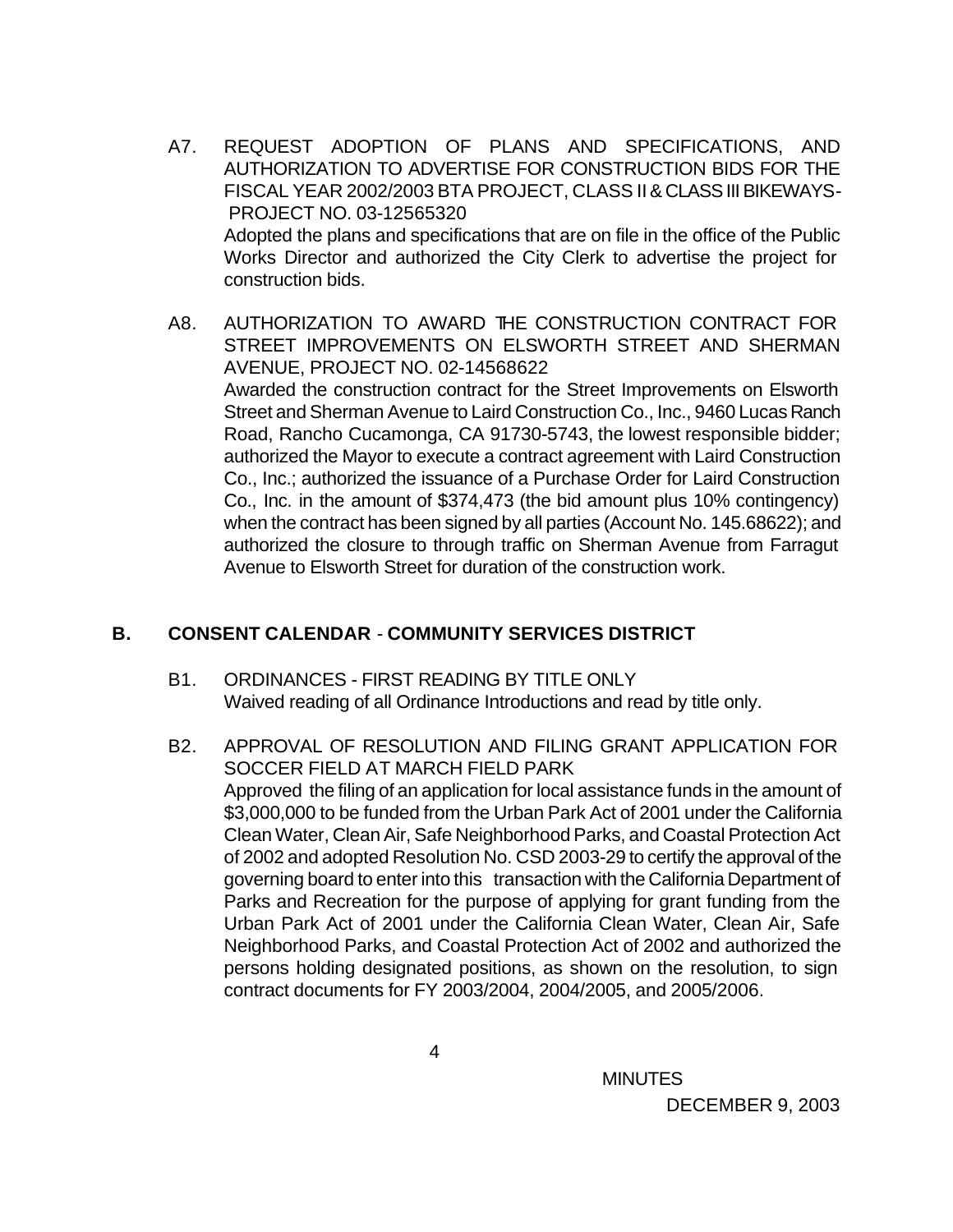## Resolution No. CSD 2003-29

A Resolution of the City Council of the City of Moreno Valley, California, Acting in its Capacity as the Board of Directors of the Moreno Valley Community Services District Certifying the Approval of the Governing Board for the City of Moreno Valley Parks and Recreation Department to Apply for Grant Funds for the Urban Park Act of 2001 Program Under the California Clean Water, Clean Air, Safe Neighborhood Parks, and Coastal Protection Act of 2002 a Soccer Complex at March Field Park and to Authorize Designated Personnel to Sign Contract Documents for FY 2003/2004, 2004/2005 and 2005/2006.

B3. TRACT 30318 – ACCEPT AGREEMENT AND BONDS FOR PARK IMPROVEMENTS TO PLANNING AREA 4C SPORTS PARK, EAST OF LASSELLE STREET, SOUTH OF KRAMERIA AVENUE IN THE MORENO VALLEY RANCH SPECIFIC PLAN AREA (EMPIRE LAND, LLC) Accepted the Agreement and bonds for Park Improvements to Planning Area 4C Sports Park; authorized the Mayor to execute the Agreement; approved the Offer of Dedication for the 10-acre Sports Park; and directed the City Clerk to forward the signed Agreement and the Offer of Dedication to the County Recorder's Office for recordation.

# **C. CONSENT CALENDAR** - **COMMUNITY REDEVELOPMENT AGENCY**

- C1. ORDINANCES FIRST READING BY TITLE ONLY Waived reading of all Ordinance Introductions and read by title only.
- C2. THE COMMUNITY REDEVELOPMENT AGENCY OF THE CITY OF MORENO VALLEY'S FISCAL YEAR 2002-2003 ANNUAL REPORT TO THE STATE CONTROLLER AND RESOLUTION FOR THE LOW AND MODERATE INCOME HOUSING FUND Accepted the Redevelopment Agency's Annual Report for fiscal year 2002- 2003 and authorize its submittal to the California State Controller and adopt Resolution No. RDA 2003-06, verifying the establishment and appropriate use of the Low and Moderate Income Housing Fund in accordance with Section 33334.3 (d) of the Health and Safety Code.

Resolution No. RDA 2003-06

A Resolution of the Redevelopment Agency of the City of Moreno Valley Verifying the Establishment and Appropriate Use of the Low and Moderate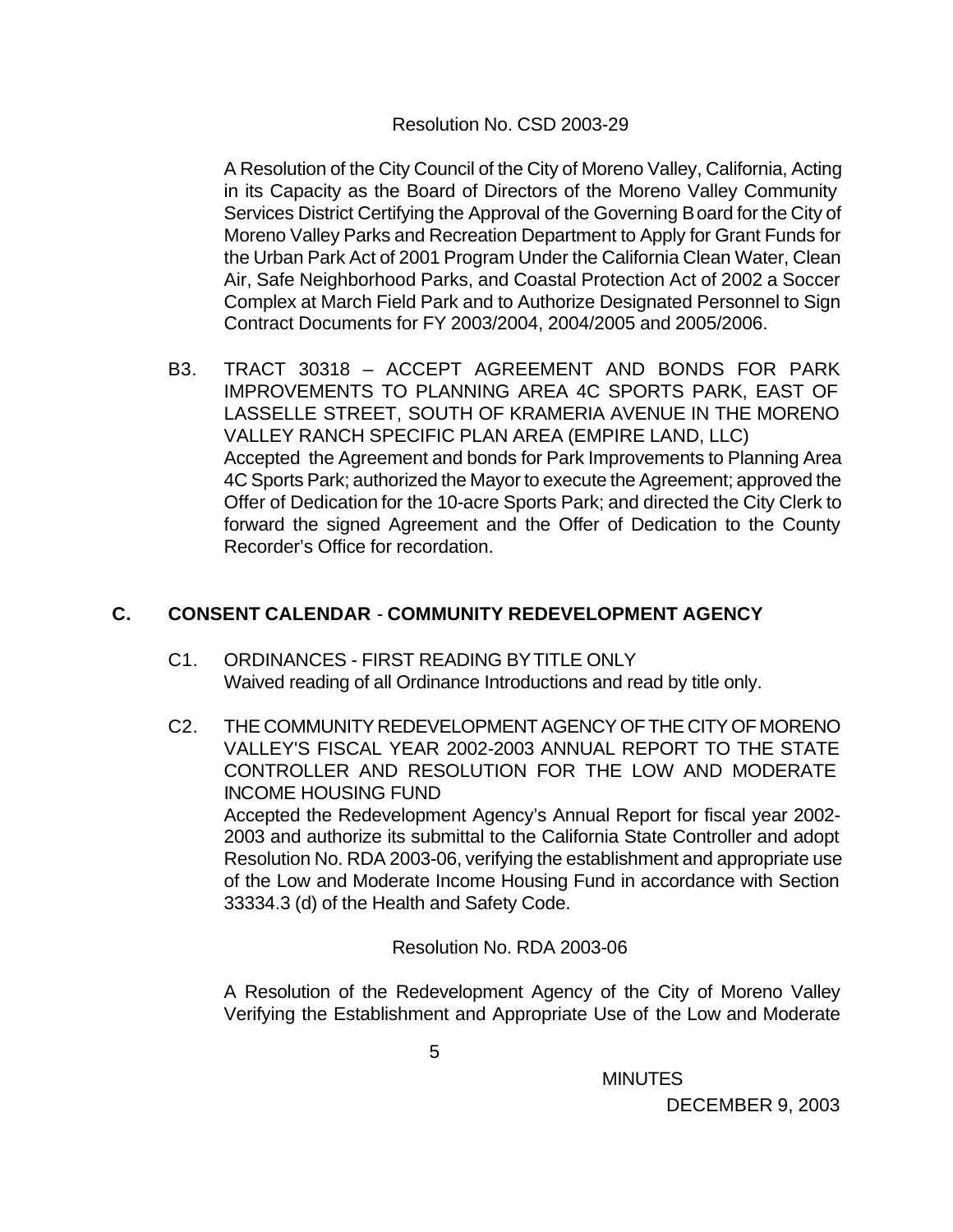Income Housing Fund Pursuant to California Health and Safety Code 33334.3 (d) for Fiscal Year 2002-2003

### **D. PUBLIC HEARINGS**

D1. A PUBLIC HEARING ON THE PLANNING COMMISSION'S NOVEMBER 6, 2003 APPROVAL RECOMMENDATION OF A GENERAL PLAN AMENDMENT (PA03-0050) AND A ZONE CHANGE (PA03-0049) FROM THE CURRENT OFFICE ZONE TO THE R5 ZONE, AND TENTATIVE TRACT MAP NO. 31327 (PA03-0051) TO SUBDIVIDE 17.58-NET ACRES INTO 69 SINGLE-FAMILY RESIDENTIAL LOTS. THE SITE IS LOCATED AT THE NORTHEAST CORNER OF ALESSANDRO BOULEVARD AND MORRISON **STREET** 

A presentation was made by David Slawson of Winchester Associates, the applicant for the project.

Mayor Batey opened the public testimony portion of the public hearing; there being none, public testimony was closed

Councilmember Flickinger made a motion, seconded by Councilmember Stewart to adopt Negative Declarations for applications PA03-0050, PA03- 0049, and PA03-0051. Motion carried 4-1, Mayor Batey dissenting. Roll call vote.

Councilmember Flickinger made a motion, seconded by Councilmember White to approve, in concept, City Council Resolution No. 2003-94.Motion carried 4- 1, Mayor Batey dissenting. Roll call vote.

Resolution No. 2003-94

A Resolution of the City Council of the City of Moreno Valley, California, Approving a General Plan Amendment (PA03-0050) Changing the Designation for Assessor's Parcel Numbers 477-220-048 and 049 from Office to Residential 5 for 17.58 Acres Located at the Northeast Corner of Alessandro Boulevard and Morrison Street and a General Plan Amendment (PA03-0091) Rescinding the Existing Specific Plan 215 Designation, and Establishing Residential 5 for 80.04 Acres Located on the Southwest Corner of Cactus Avenue and Oliver Street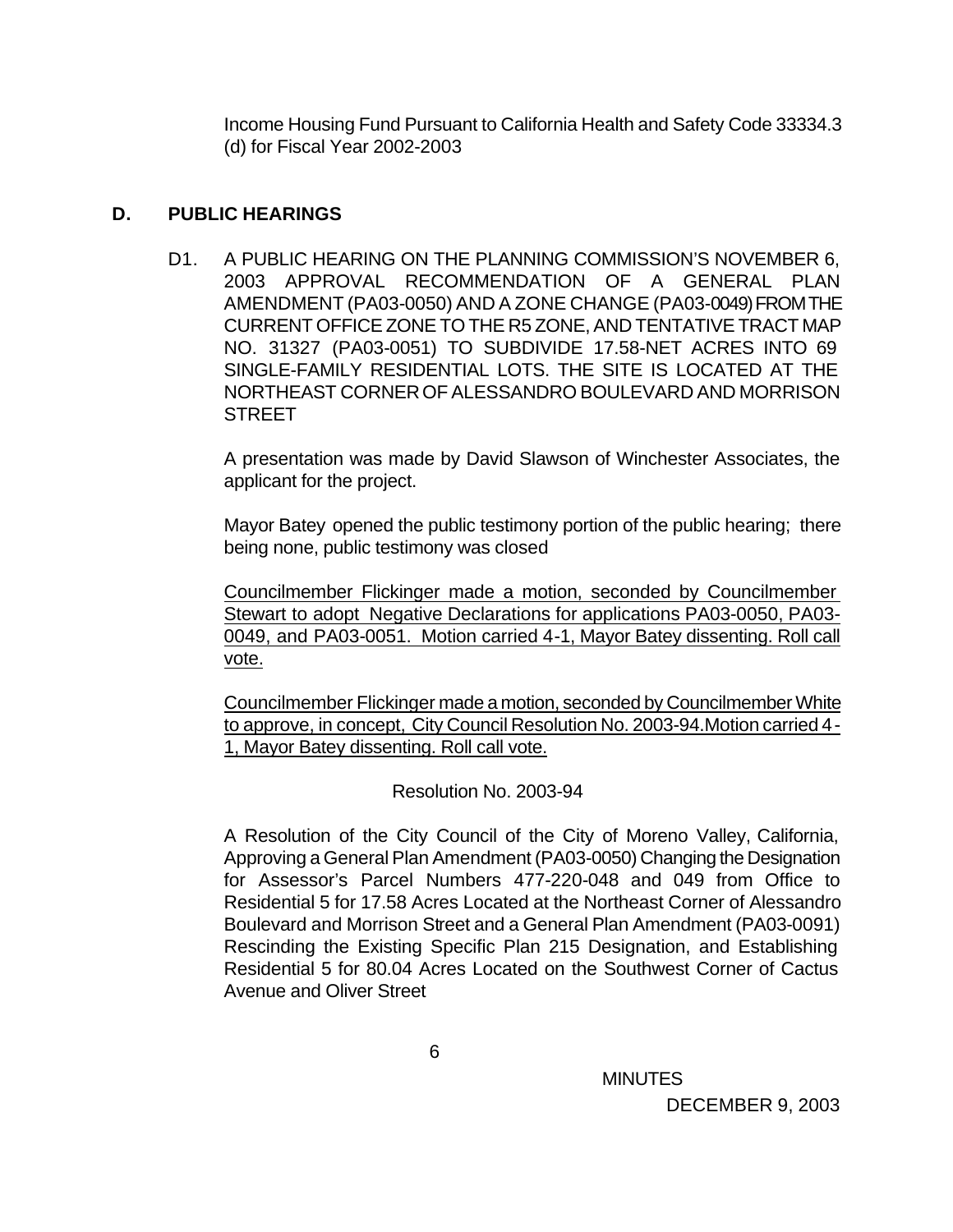Councilmember Flickinger made a motion, seconded by Councilmember White to introduce, in concept, City Council Ordinance No. 646. Motion carried 4-1, Mayor Batey dissenting. Roll call vote.

### Ordinance No. 646

An Ordinance of the City Council of the City of Moreno Valley, California, Approving PA03-0049, a Zone Change for Assessor's Parcel Numbers 477- 220-048 and 049 from Office to R5 for 17.58-Net Acres Located at the Northeast Corner of Alessandro Boulevard and Morrison Street

Councilmember Flickinger made a motion, seconded by Councilmember White to approve, in concept, City Council Resolution No. 2003-95, as amended to add four additional trees to the Conditions of Approval. Motion carried 4-1, Mayor Batey dissenting. Roll call vote.

Resolution No. 2003-95

A Resolution of the City Council of the City of Moreno Valley, California, Approving Tentative Tract Map No. 31327 (PA03-0051) to Subdivide the 17.58- Net Acres Located at the Northeast Corner of Alessandro Boulevard and Morrison Street into 69 Single-Family Residential Lots

D2. A PUBLIC HEARING ON THE PLANNING COMMISSION'S JULY 31, 2003 APPROVAL RECOMMENDATION OF REPEAL OF SPECIFIC PLAN 215 (PA03-0089), PA03-0090 (CHANGE OF ZONE TO RESIDENTIAL 5), AND PA03-0091 (GENERAL PLAN AMENDMENT DESIGNATION TO RESIDENTIAL 5).

Mayor Batey opened the public testimony portion of the public hearing; there being none, public testimony was closed

A presentation was made by David Slawson of Winchester Associates, the applicant for the project.

Councilmember Flickinger made a motion, seconded by Councilmember White to recognize that PA03-0089 (Repeal of Specific Plan 215 Amendment), General Plan Amendment (PA03-0091), and a Zone Change (PA03-0090), are exempt from CEQA. Motion carried 5-0. Roll call vote.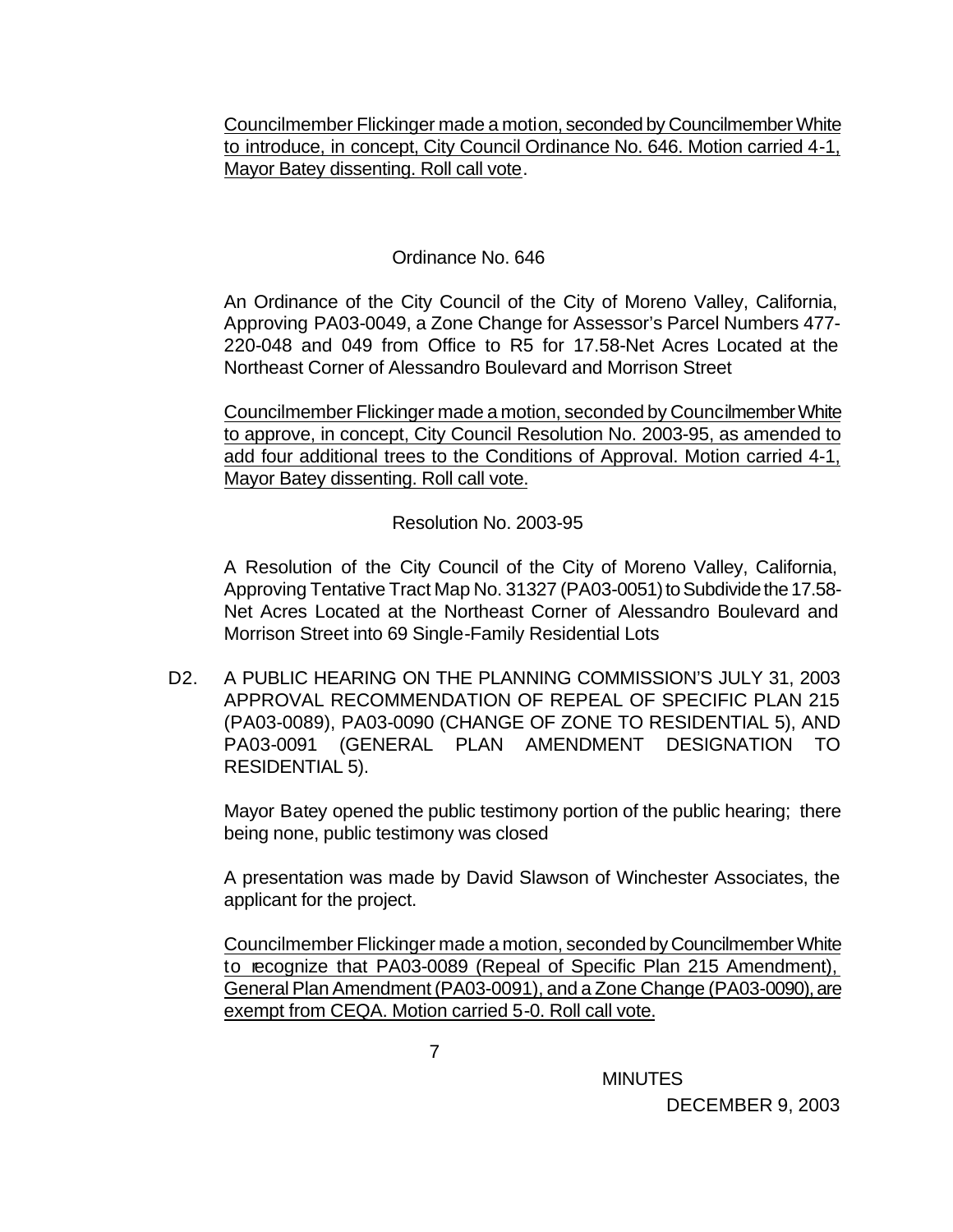Councilmember Flickinger made a motion, seconded by Councilmember White to introduce City Council Ordinance No. 647. Motion carried 5-0. Roll call vote.

# Ordinance No. 647

An Ordinance of the City Council of the City of Moreno Valley, California, Repealing Ordinance No. 263, Specific Plan 215 (SP215) for 80.04 Acres Located on the Southwest Corner of Cactus Avenue and Oliver Street

Councilmember Flickinger made a motion, seconded by Councilmember White to approve City Council Resolution No. 2003-94. Motion carried 4-1, Mayor Batey dissenting. Roll call vote.

# Resolution No. 2003-94

A Resolution of the City Council of the City of Moreno Valley, California, Approving a General Plan Amendment (PA03-0050) Changing the Designation for Assessor's Parcel Numbers 477-220-048 and 049 from Office to Residential 5 for 17.58 Acres Located at the Northeast Corner of Alessandro Boulevard and Morrison Street and a General Plan Amendment (PA03-0091) Rescinding the Existing Specific Plan 215 Designation, and Establishing Residential 5 for 80.04 Acres Located on the Southwest Corner of Cactus Avenue and Oliver Street

Councilmember Flickinger made a motion, seconded by Councilmember Stewart to introduce City Council Ordinance No. 648. Motion carried 5-0. Roll call vote.

# Ordinance No. 648

 An Ordinance of the City Council of the City of Moreno Valley, California, Approving a Zone Change (PA03-0090), from SP215 Zoning to Residential 5 for 80.04 Acres Located on the Southwest Corner of Cactus Avenue and Oliver Street

D3. A PUBLIC HEARING REGARDING AMENDMENT #1 TO THE CACTUS CORRIDOR SPECIFIC PLAN (SP #214) TO ADDRESS CHANGES TO THE INTERIOR SIDE YARD SETBACK FOR SINGLE-FAMILY RESIDENTIAL ZONES, AND TO REVISE LANGUAGE IN THE DESIGN GUIDELINES FOR THE SPECIFIC PLAN, WHICH ARE RELATED TO FENCE AND WALL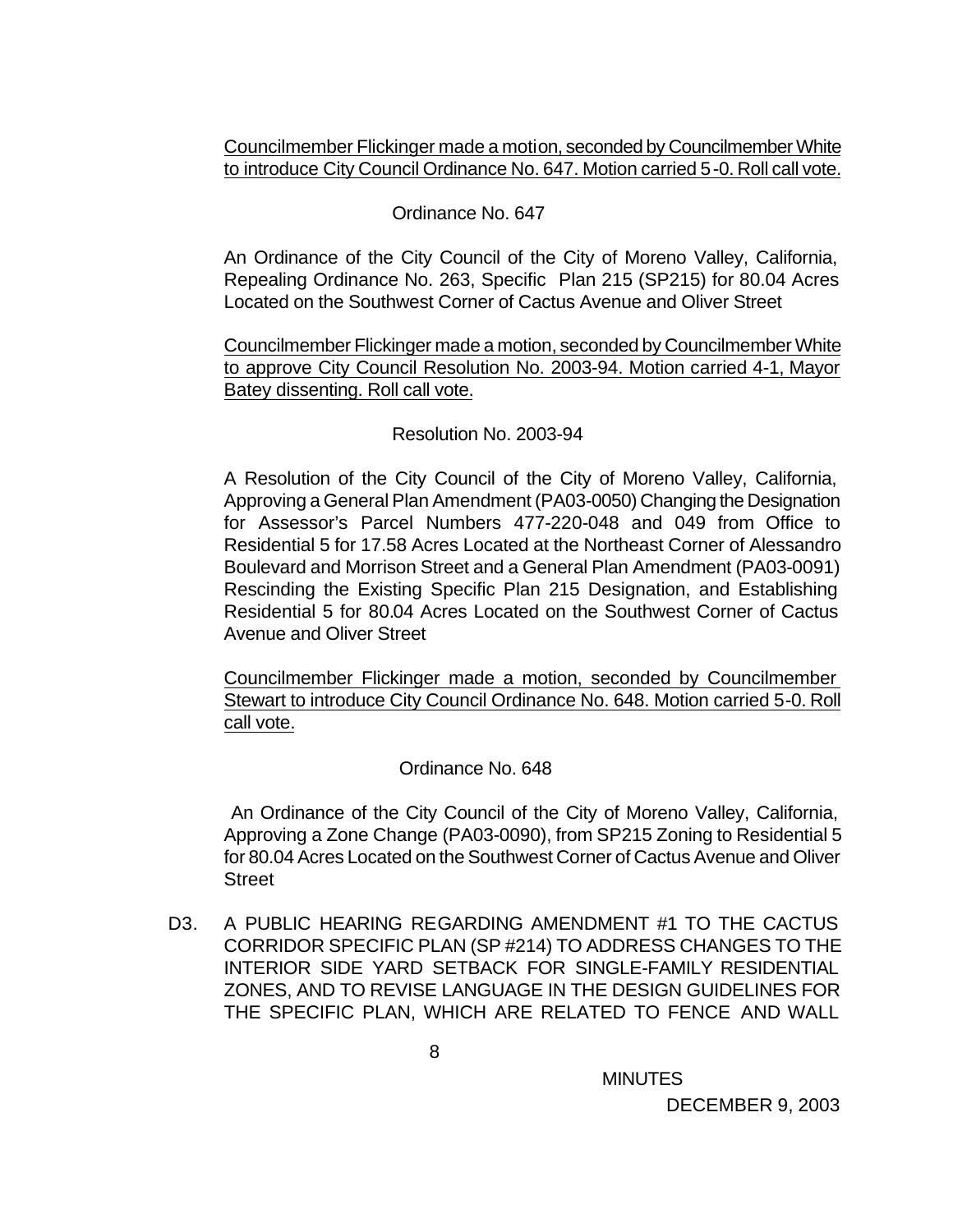DESIGNS, LANDSCAPE CRITERIA AND ARCHITECTURAL DESIGNS FOR SINGLE-FAMILY RESIDENCES. THE SPECIFIC PLAN IS BOUNDED GENERALLY ON THE WEST BY MORENO BEACH BOULEVARD, ON THE NORTH BY BRODIAEA AVENUE AND ON THE SOUTH BY CACTUS AVENUE, AND ON THE EAST BY THEODORE STREET

A presentation was made by Ellen Michael of Corman Leigh Communities, the applicant for the project.

Mayor Batey opened the public testimony portion of the public hearing; there being none, public testimony was closed.

Councilmember Flickinger made a motion, seconded by Councilmember White to introduce City Council Ordinance No. 649. Motion carried 5-0. Roll call vote.

Ordinance No. 649

An Ordinance of the City Council of the City of Moreno Valley, California, Approving P03-129, or Amendment No. 1 to Cactus Corridor Specific Plan (SP #214) to Reduce the Side Yard Setback for a Single-Family Residential Zone, and to Revise the Design Guidelines to Address Changes in Fence/Wall Criteria, Landscape Criteria, and Architectural Designs for Single-Family Residences

# **RECESS; RECONVENE**

PUBLIC COMMENTS **ON ANY SUBJECT NOT ON THE AGENDA** UNDER THE JURISDICTION OF THE CITY COUNCIL ARE AS FOLLOWS:

Shannon Alvarez – 12360 Shasta Place - Representing "Canine Friends of Moreno Valley"

1) Seeking volunteers and funding for the proposed dog park at the Equestrian Arena – announced next meeting will be held on January  $8<sup>th</sup>$  at 7:00 p.m. at the Equestrian Center or for information call 247-5600

Daryl Terrell – Address matter of record

- 1) New challenges facing City
- 2) Community spirit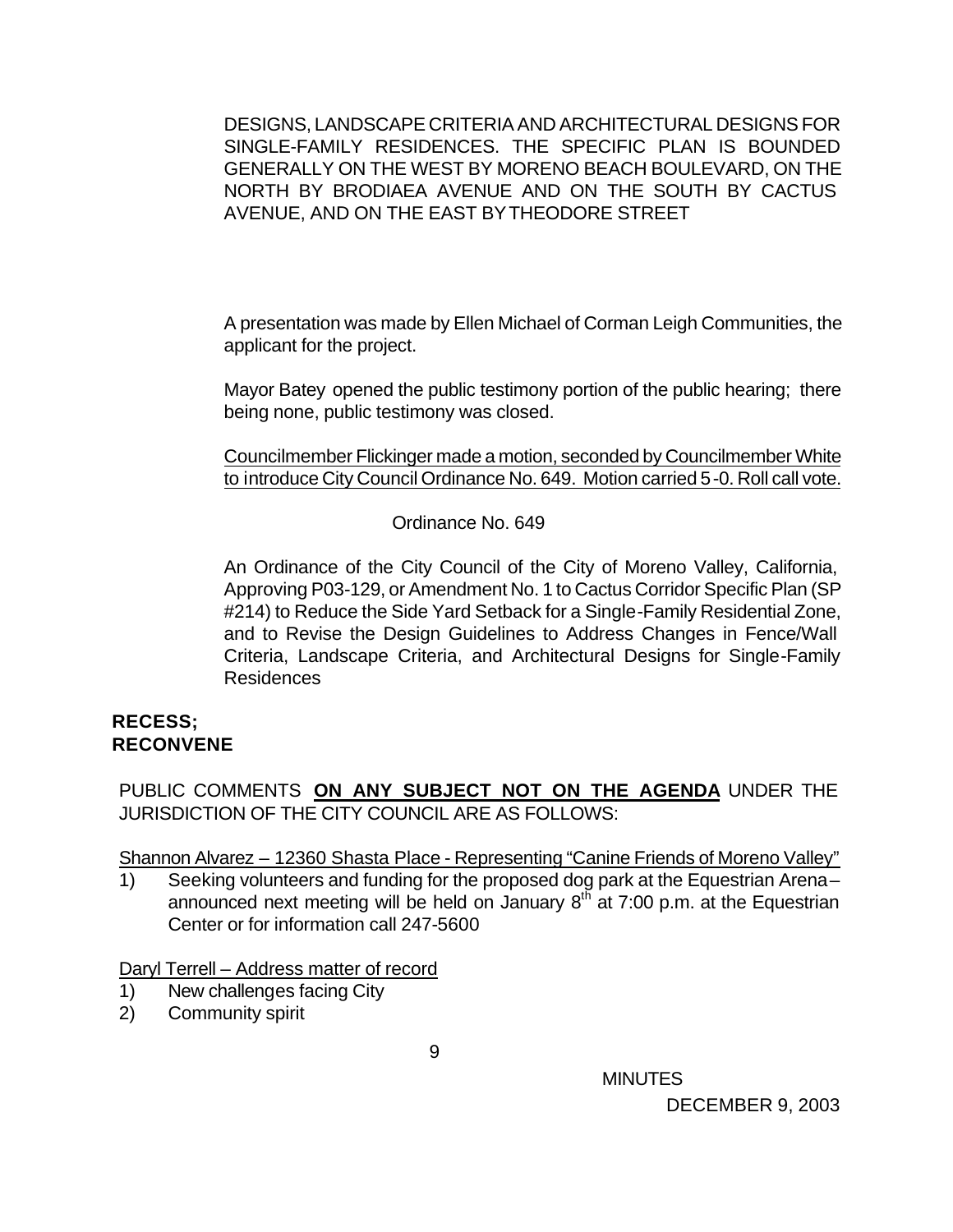3) Jobs to City of Moreno Valley

#### Ray Hosman – Address matter of record

- 1) Fiscal responsibility
- 2) Building moratorium, zone fees, sales tax

### Priscilla Banks – Address matter of record

- 1) Utility User's Tax
- 2) City's greed & deceit
- 3) Board of Library Trustees

#### Tom Jerele, Sr. – 24895 Sunnymead Blvd., #133

- 1) Quality work of MVTV-3
- 2) Need to televise Study Sessions
- 3) Directly elected Mayor

#### Pete Bleckert – Address matter of record

- 1) Vehicle License Fee
- 2) Spending of general fund monies

Scott Walker – 11559 Valle Lindo

1) Supports Wal-Mart project but is concerned about the traffic congestion and safety to school students in the vicinity

# **ADJOURNMENT OF THE CITY COUNCIL TO A SPECIAL MEETING OF THE BOARD OF LIBRARY TRUSTEES OF THE CITY OF MORENO VALLEY**

# **THE SPECIAL MEETING OF THE BOARD OF LIBRARY TRUSTEES OF THE CITY OF MORENO VALLEY WAS CALLED TO ORDER AT 9:30 P.M.**

# **ROLL CALL**

| William H. Batey, II      | Chairman      |
|---------------------------|---------------|
| <b>Frank West</b>         | Vice-Chairman |
| <b>Bonnie Flickinger</b>  | Boardmember   |
| <b>Richard A. Stewart</b> | Boardmember   |
| Charles R. White          | Boardmember   |

# **PUBLIC COMMENTS ON MATTERS ON THE SPECIAL MEETING AGENDA**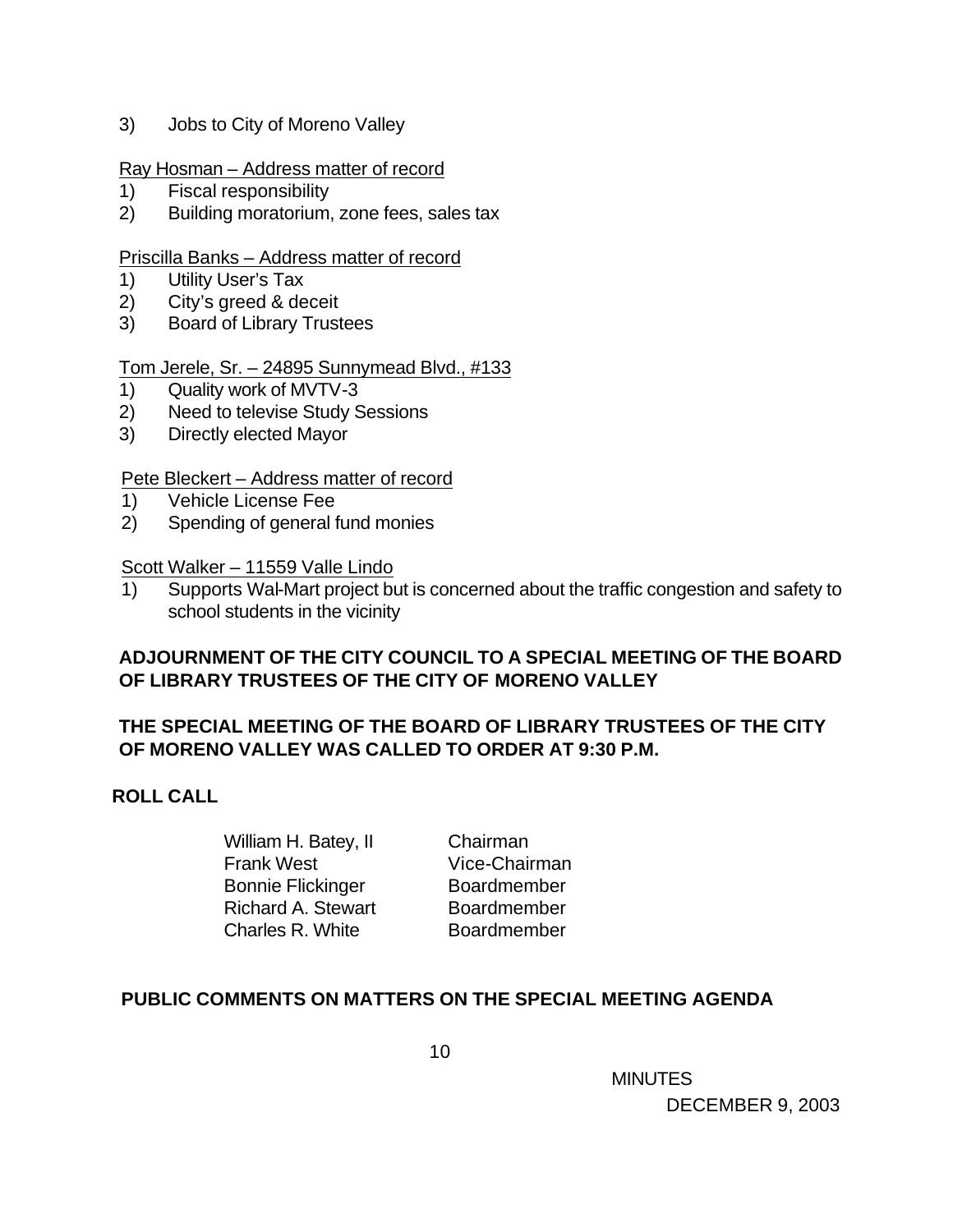Pete Bleckert – Address matter of record

1) Service on Library Board should be voluntary

Ray Hosman – Address matter of record

1) Agrees with Mr. Bleckert regarding compensation

1. RESOLUTION SETTING THE TIME AND PLACE FOR REGULAR MEETINGS OF THE BOARD OF LIBRARY TRUSTEES; AND ORDINANCE SETTING COMPENSATION FOR THE BOARD OF LIBRARY TRUSTEES

Boardmember Stewart made a motion, seconded by Boardmember Flickinger to adopt Resolution No. 2003-93, setting the time and place of meeting of the Board of Library Trustees. Motion carried 5-0. Roll call vote.

#### Resolution No. 2003-93

A Resolution of the City Council of Moreno Valley, Setting the Time and Place for the Holding of Regular Meetings of Said Board

Boardmember Stewart made a motion to introduce Ordinance No. 645. Motion died for lack of a second.

# **ADJOURNMENT OF THE SPECIAL MEETING OF THE BOARD OF LIBRARY TRUSTEES OF THE CITY OF MORENO VALLEY TO A SPECIAL MEETING OF THE INDUSTRIAL DEVELOPMENT AUTHORITY OF THE CITY OF MORENO VALLEY**

# **THE SPECIAL MEETING OF THE INDUSTRIAL DEVELOPMENT AUTHORITY OF THE CITY OF MORENO VALLEY WAS CALLED TO ORDER AT 9:35 P.M.**

#### **ROLL CALL**

William H. Batey, II Chairman Frank West Vice-Chairman Bonnie Flickinger Boardmember Richard A. Stewart Boardmember Charles R. White **Boardmember**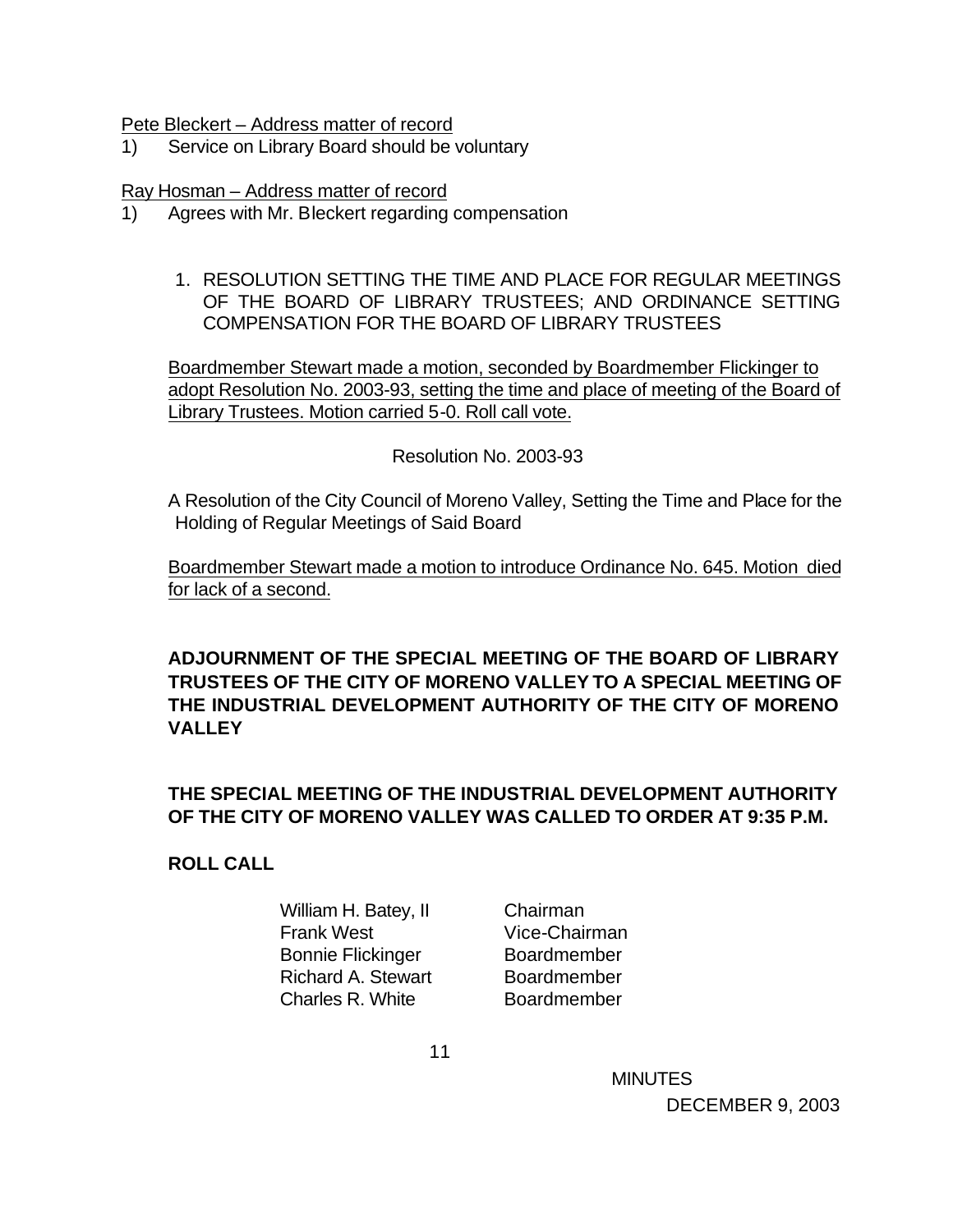# **PUBLIC COMMENTS ON MATTERS ON THE SPECIAL MEETING AGENDA**

Chairman Batey opened the agenda items for public comments; there being none, public comments were closed.

RESOLUTION SETTING TIME AND PLACE FOR REGULAR MEETINGS OF THE BOARD OF DIRECTORS OF THE INDUSTRIAL DEVELOPMENT AUTHORITY

Boardmember Flickinger made a motion, seconded by Boardmember Stewart to adopt Resolution No. IDA 89-06, and establishing the time and place for the holding of regular meetings of the Board of Directors of said Authority. Motion carried 5-0. Roll call vote.

#### Resolution No. IDA 2003-01

A Resolution of the Board of Directors of the Industrial Development Authority of the City of Moreno Valley, California, Repealing Resolution No. IDA 89-06, and Establishing the Time and Place for Regular Meetings of Said Board of Directors

# **RECONVENE JOINT MEETING OF THE CITY COUNCIL OF THE CITY OF MORENO VALLEY, MORENO VALLEY COMMUNITY SERVICES DISTRICT, AND THE COMMUNITY REDEVELOPMENT AGENCY OF THE CITY OF MORENO VALLEY**

**D. ITEMS REMOVED FROM CONSENT CALENDARS FOR DISCUSSION OR SEPARATE ACTION - NONE**

**F. REPORTS**

# **AGENDA ORDER**

F2. REPORT TO CONSIDER PUBLIC COMMENTS REGARDING THE MAIL BALLOT PROCEEDING FOR TENTATIVE TRACT 31438 (AND ALL AFFECTED PHASES) FOR APPROVAL OF THE NATIONAL POLLUTANT DISCHARGE ELIMINATION SYSTEM (NPDES) REGULATORY RATE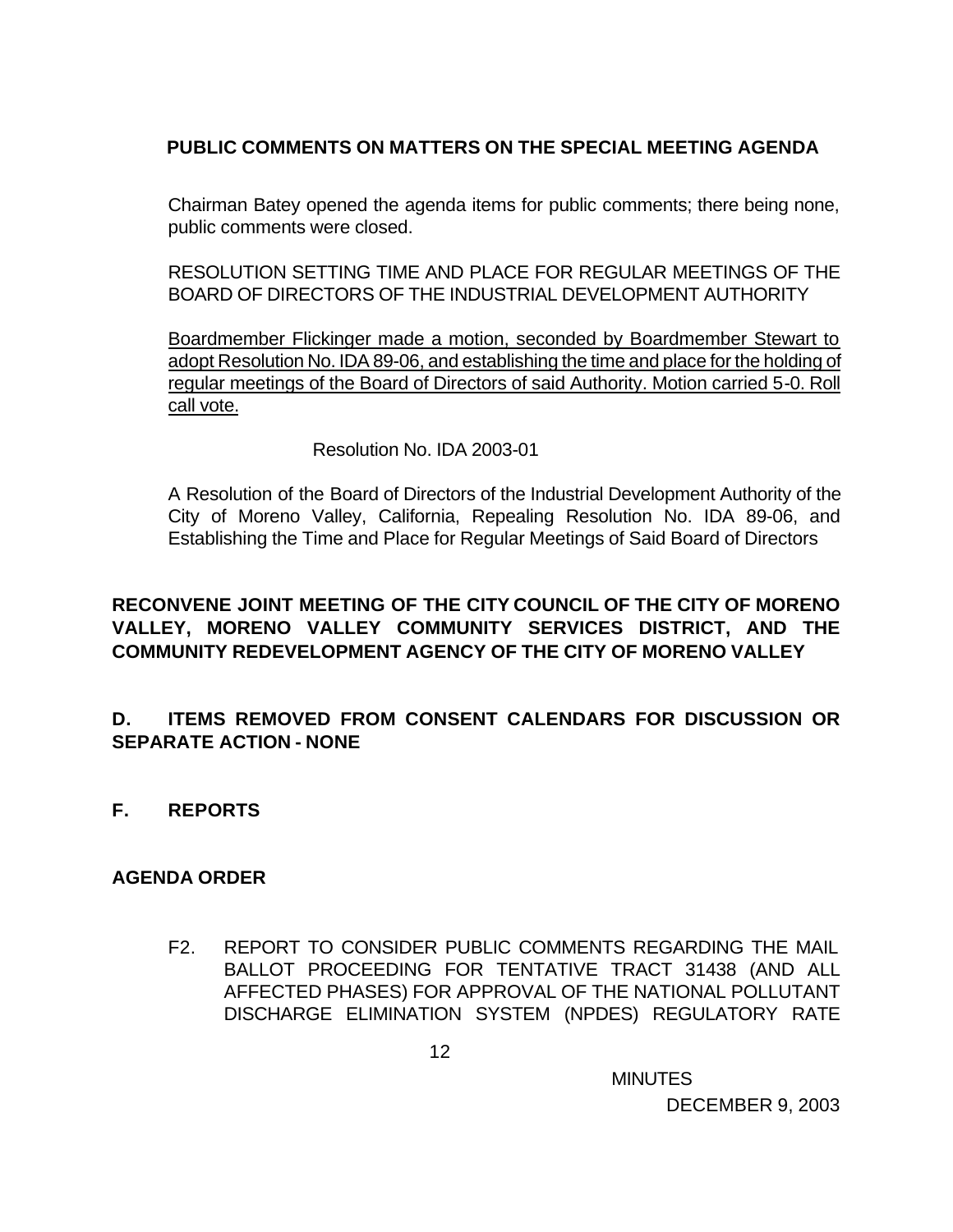SCHEDULE – NORTH SIDE OF LAWLESS ROAD AND EAST TO PIGEON PASS ROAD

Mayor Batey opened the agenda item for public comments; there being none, public comments were closed.

Councilmember Stewart made a motion, seconded by Councilmember White to receive and file. Motion carried unanimously.

# F3. APPOINTMENTS TO CULTURAL PRESERVATION ADVISORY COMMITTEE

Mayor Batey opened the agenda item for public comments; there being none, public comments were closed.

Councilmember Flickinger made a motion, seconded by Mayor Pro Tem West to appoint Leslie Smith to the Cultural Preservation Advisory Committee for a term expiring June 30, 2004. Motion carried 5-0. Roll call vote.

F4. PARTICIPATION IN GANG TASK FORCE ADMINISTERED BY RIVERSIDE COUNTY DISTRICT ATTORNEY (CONTINUED FROM NOVEMBER 18, 2003)

Mayor Batey opened the agenda item for public comments which were received from Pete Bleckert.

Councilmember Flickinger made a motion, seconded by Councilmember White to adopt Resolution No. 2003-96, supporting the Riverside County District Attorney's proposal to establish a gang coordinator and to participate nonfinancially in the program, **as amended** to change the last Whereas in the Resolution to read "said Anti-Gang Task Force"; and to change "Greater Riverside County to Western Riverside County" and commit in-kind resources to support and subsidize Task Force operations, in lieu of City funds. Motion carried 5-0. Roll call vote.

Resolution No. 2003-96

A Resolution of the City Council of the City of Moreno Valley, California, Approving Participation in the Riverside County District Attorney's Office Anti-Gang Task Force

F5. MASTER POWER PURCHASE AND SALE AGREEMENT AND COMPLETED CONFIRMATIONS BY AND BETWEEN THE CITY OF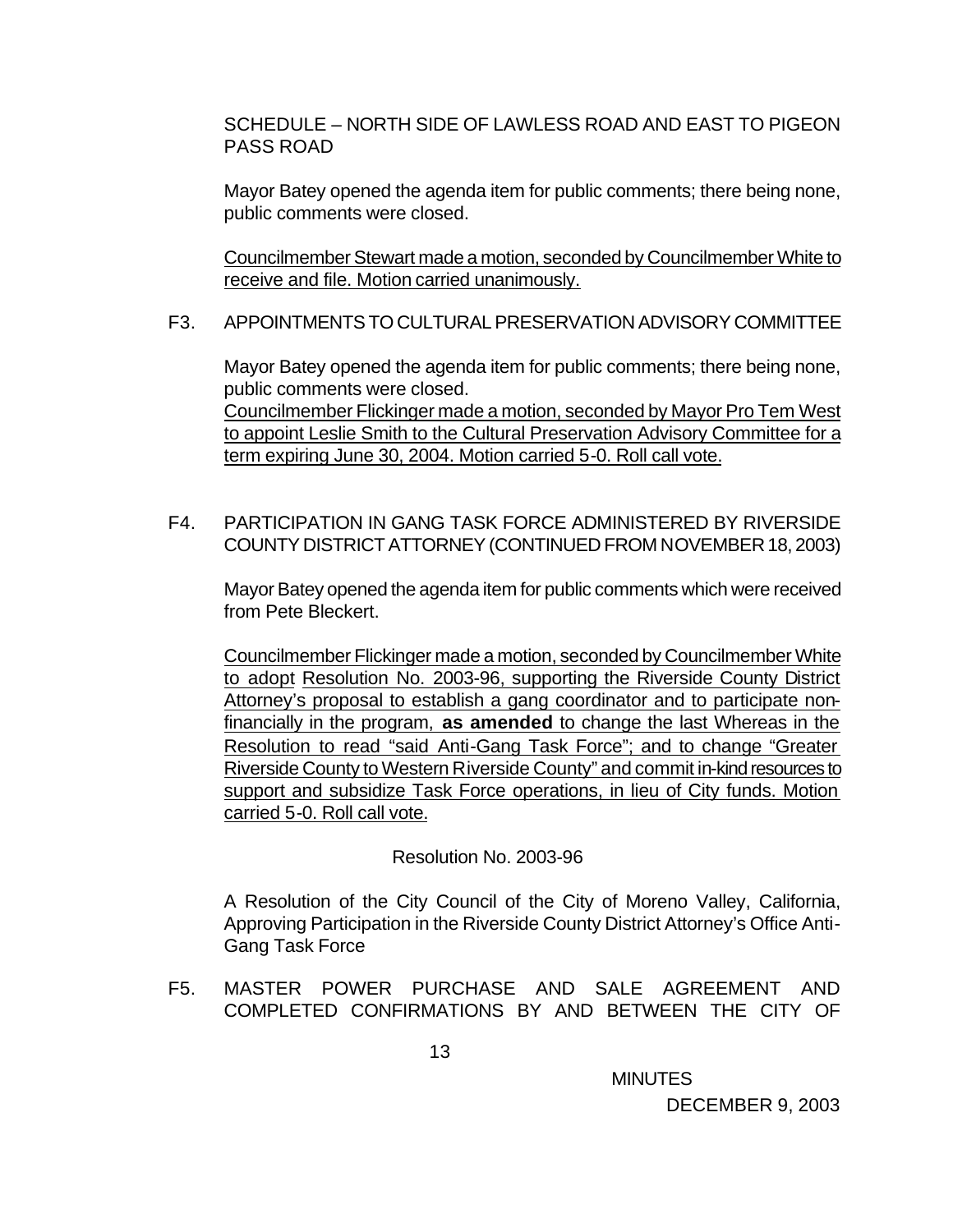### MORENO VALLEY, CALIFORNIA AND THE CITY OF CORONA, CALIFORNIA

Mayor Batey opened the agenda item for public comments which were received from Pete Bleckert, Jack Wyatt and Ray Hosman.

# **RECESS; RECONVENE**

Councilmember White made a motion, seconded by Councilmember Flickinger to approve and authorize the Mayor to execute the Master Power Purchase and Sale Agreement by and between the City of Moreno Valley, California and the City of Corona, California, subject to any modifications approved by the Enterprise Services Manager and the City Attorney; authorize the City Manager to execute Confirmation orders with the City of Corona in amounts necessary to provide electrical service to new customers (Account Nos. to be provided by the Finance Department), **confirmation orders will be brought to Council on a monthly basis as part of the Warrant Report**; authorize the Finance Director to issue a Purchase Order to the City of Corona in the amount equal to the total of all Confirmations anticipated under this Agreement for the period from February 1, 2004 – June 30, 2004 totaling \$688,000 (Account Nos. to be provided by the Finance Department); authorize the Finance Director to establish a working capital loan from the general fund in the amount of \$150,000 for the purchase of electrical energy; authorize the Finance Director to establish a revenue account with an estimated budget of \$688,000 (Account Nos. to be provided by the Finance Department); and authorize the Finance Director to appropriate \$688,000 for the purchase of energy (Account Nos. to be provided by the Finance Department). Motion carried 4-1, Mayor Batey dissenting. Roll call vote.

F6. REQUEST TO APPROVE AND EXECUTE WHOLESALE DISTRIBUTION ACCESS TARIFF (WDAT) AGREEMENTS TO RECEIVE ACCESS TO WHOLESALE ELECTRICAL ENERGY FOR DISTRIBUTION

Mayor Batey opened the agenda item for public comments which were received from Pete Bleckert.

Councilmember White made a motion, seconded by Mayor Pro Tem West to approve the Draft Wholesale Distribution Access Tariff (WDAT) Service Agreements (Agreements) between the City of Moreno Valley and Southern California Edison; and authorize the Mayor to execute the final WDAT Service Agreement upon City Attorney's review and approval of the original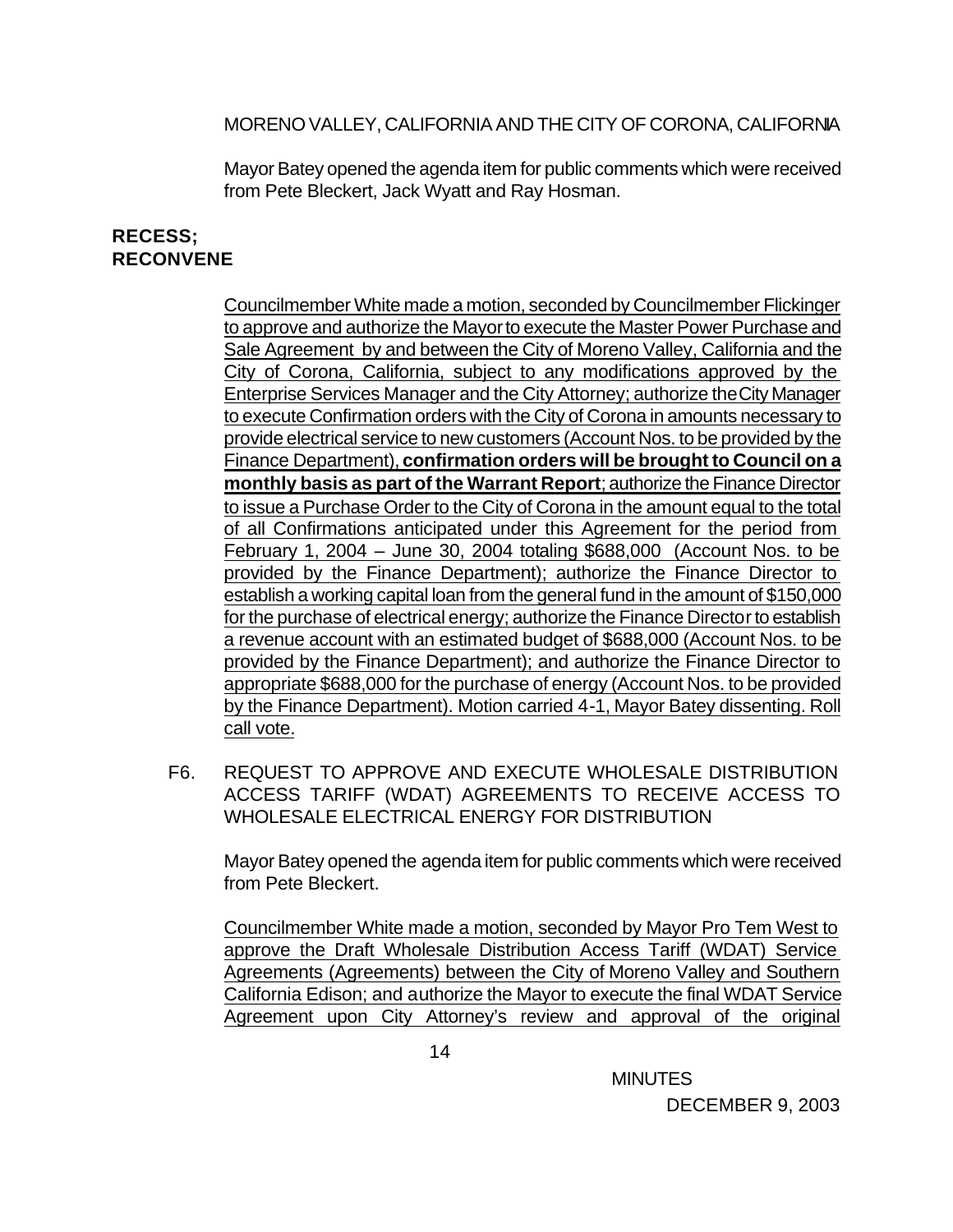### Agreements. Motion carried 5-0. Roll call vote.

F7. INTRODUCTION OF ORDINANCE NO. 635 REPEALING AND REENACTING CHAPTER 11.40 OF TITLE 11 OF THE CITY OF MORENO VALLEY MUNICIPAL CODE, RELATING TO THE USE OF PARKS AND RECREATION FACILITIES; AND INTRODUCTION OF CSD ORDINANCE NO. 42 APPROVING THE USE OF PARKS AND RECREATION FACILITIES AND RESCINDING CERTAIN PRIOR ENACTMENTS (CONTINUED FROM NOVEMBER 25, 2003)

Councilmember Flickinger made a motion, seconded by Mayor Pro Tem West to continue the item to January 13, 2004. Motion carried unanimously.

# F8. LEGISLATIVE UPDATE

Mayor Batey opened the agenda item for public comments; there being none, public comments were closed.

Councilmember Stewart made a motion, seconded by Councilmember White to receive and file. Motion carried unanimously.

Councilmember White made a motion, seconded by Councilmember Flickinger to extend the meeting past 11:00 P.M. Motion carried unanimously.

F9. CITY MANAGER'S REPORT (Informational Oral Presentation – not for Council action) – None given

# **AGENDA ORDER**

F1. CITY COUNCIL REORGANIZATION - SELECTION OF MAYOR AND MAYOR PRO TEM

Councilmember White made a motion, seconded by Councilmember Stewart to conduct the selection by voice vote. Motion carried unanimously.

Mayor Batey opened the agenda item for public comments which were received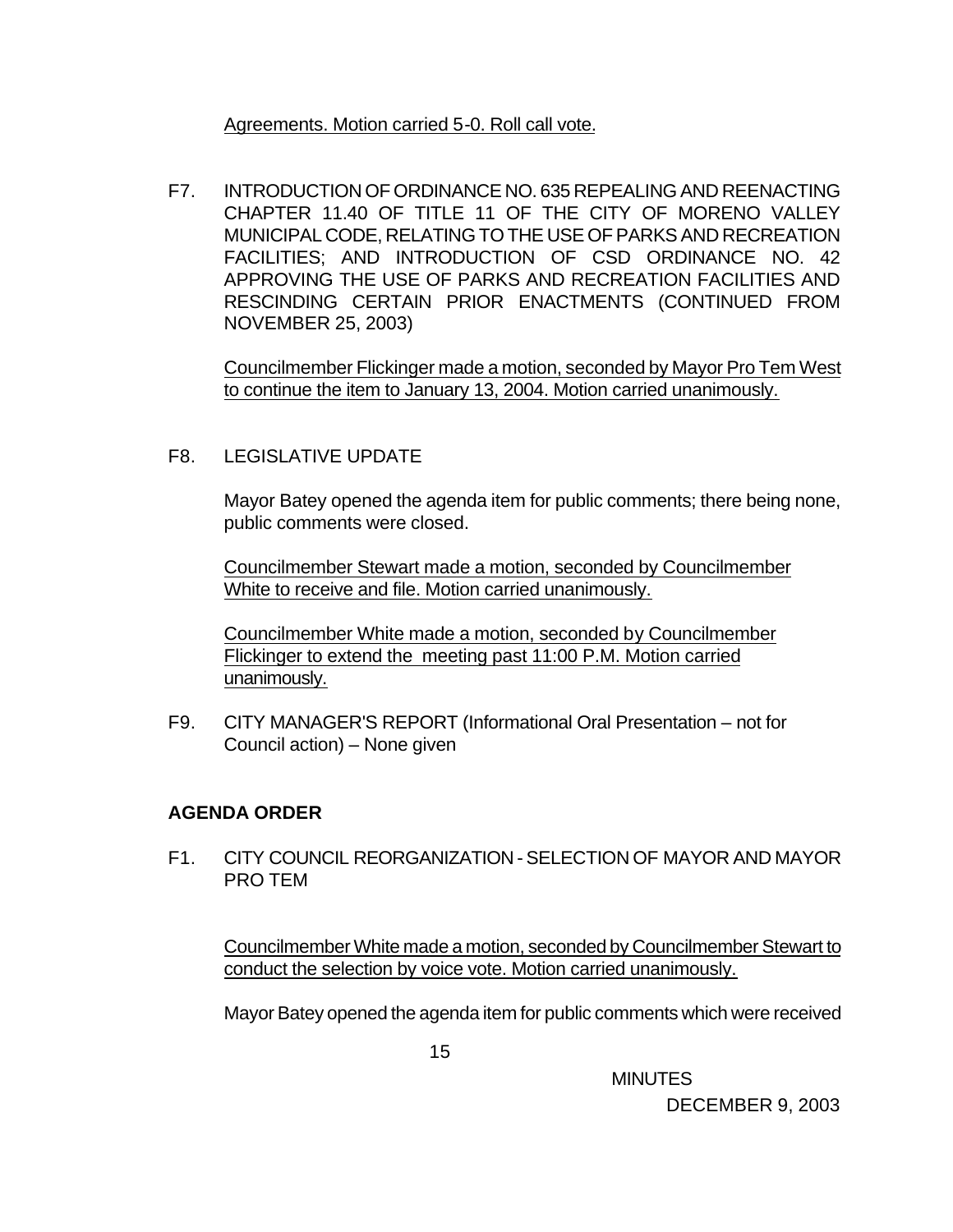from Daryl Terrell.

Councilmember White made a motion, seconded by Councilmember Stewart to nominate Mayor Pro Tem West as Mayor for a one-year term. Motion carried 5- 0. Roll call vote.

Councilmember White made a motion, seconded by Mayor Pro Tem West to nominate Councilmember Stewart as Mayor Pro Tem for a one-year term. Motion carried 5-0. Roll call vote.

# **G. LEGISLATIVE ACTIONS**

ORDINANCES - 1ST READING AND INTRODUCTION

G1. ORDINANCES OF THE CITY COUNCIL OF THE CITY OF MORENO VALLEY, CALIFORNIA, PROVIDING FOR THE ESTABLISHMENT AND ADJUSTMENT OF ELECTRICAL RATES AND TARIFFS BY RESOLUTION FOR MORENO VALLEY UTILITIES

Mayor Batey opened the agenda item for public comments which were received from Pete Bleckert.

Councilmember White made a motion, seconded by Councilmember Flickinger to introduce Ordinance No. 650 that Provides for the Establishment and Adjustment of Electrical Rates and Tariffs by Resolution for Moreno Valley Utilities.

Ordinance No. 650

An Ordinance of the City Council of the City of Moreno Valley, California, that Provides for the Establishment and Adjustment of Electrical Rates and Tariffs by Resolution for Moreno Valley Utilities

Councilmember White made a motion, seconded by Councilmember Flickinger to introduce and Adopt Urgency Ordinance No. 651 that Provides for the Establishment and Adjustment of Electrical Rates and Tariffs by Resolution for Moreno Valley Utilities. Motion carried 5-0. Roll call vote.

Ordinance No. 651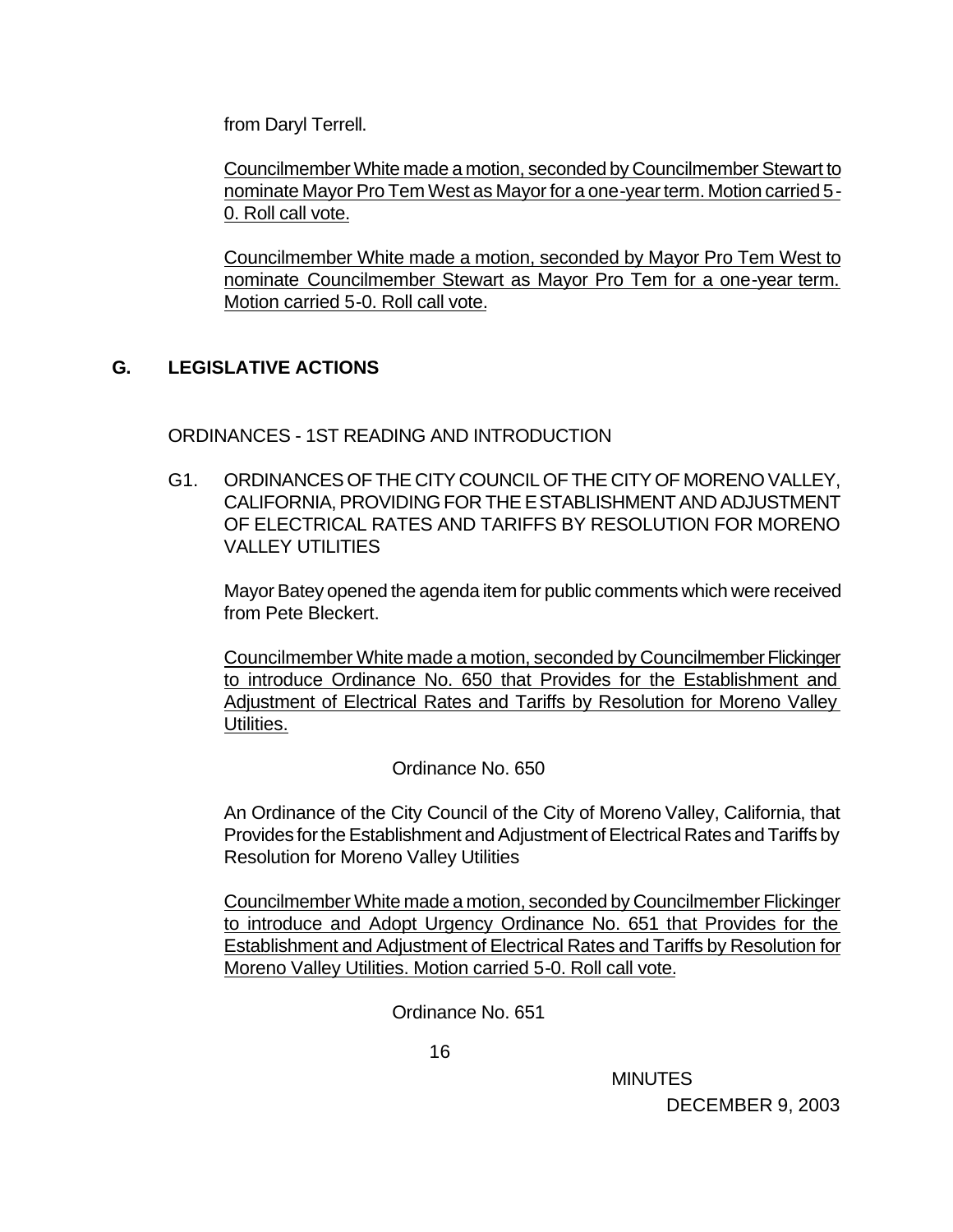An Urgency Ordinance of the City Council of the City of Moreno Valley, California, that Provides for the Establishment and Adjustment of Electrical Rates and Tariffs by Resolution for Moreno Valley Utilities

ORDINANCES - 2ND READING AND ADOPTION

G2. CSD ORDINANCE NUMBER CSD 43 INCREASING AND ESTABLISHING FEES (RECEIVED FIRST READING ON NOVEMBER 25, 2003 ON A 5-0 VOTE)

President Batey opened the agenda item for public comments; there being none, public comments were closed.

Boardmember Flickinger made a motion, seconded by Boardmember Stewart to adopt Ordinance No. CSD 43. Motion carried 5-0. Roll call vote.

Ordinance No. CSD 43

 An Ordinance of the Moreno Valley Community Services District of the City of Moreno Valley, California, Increasing and Establishing Specified Fees for Recreational Activities, Parks, the Use of the Moreno Valley Senior Community Center, the Use of the the the Towngate Community Center, the Use of the Equestrian Frank, the Use of the Mobile Stage Unit, the Use of the Valley Skate Park and Rescinding Certain Prior Enactments

G3. ORDINANCE NO. 643, AN ORDINANCE OF THE CITY COUNCIL OF THE CITY OF MORENO VALLEY, CALIFORNIA, REPEALING RESOLUTION NUMBER 2003-45; AMENDING TABLE 9.04.040-7, SECTIONS 9.05.040, 9.07.030, AND 9.017.020; AND ADDING SECTIONS 9.09.220 AND 9.09.230 TO TITLE 9 OF THE CITY OF MORENO VALLEY MUNICIPAL CODE RELATING TO COMMERCIAL AND INDUSTRIAL DISTRICTS, LANDSCAPE REQUIREMENTS, MONUMENT SIGNAGE, AND OTHER DEVELOPMENT STANDARDS (RECEIVED FIRST READING AND INTRODUCTION, NOVEMBER 25, 2003 ON A 5-0 VOTE)

Mayor Batey opened the agenda item for public comments; there being none, public comments were closed.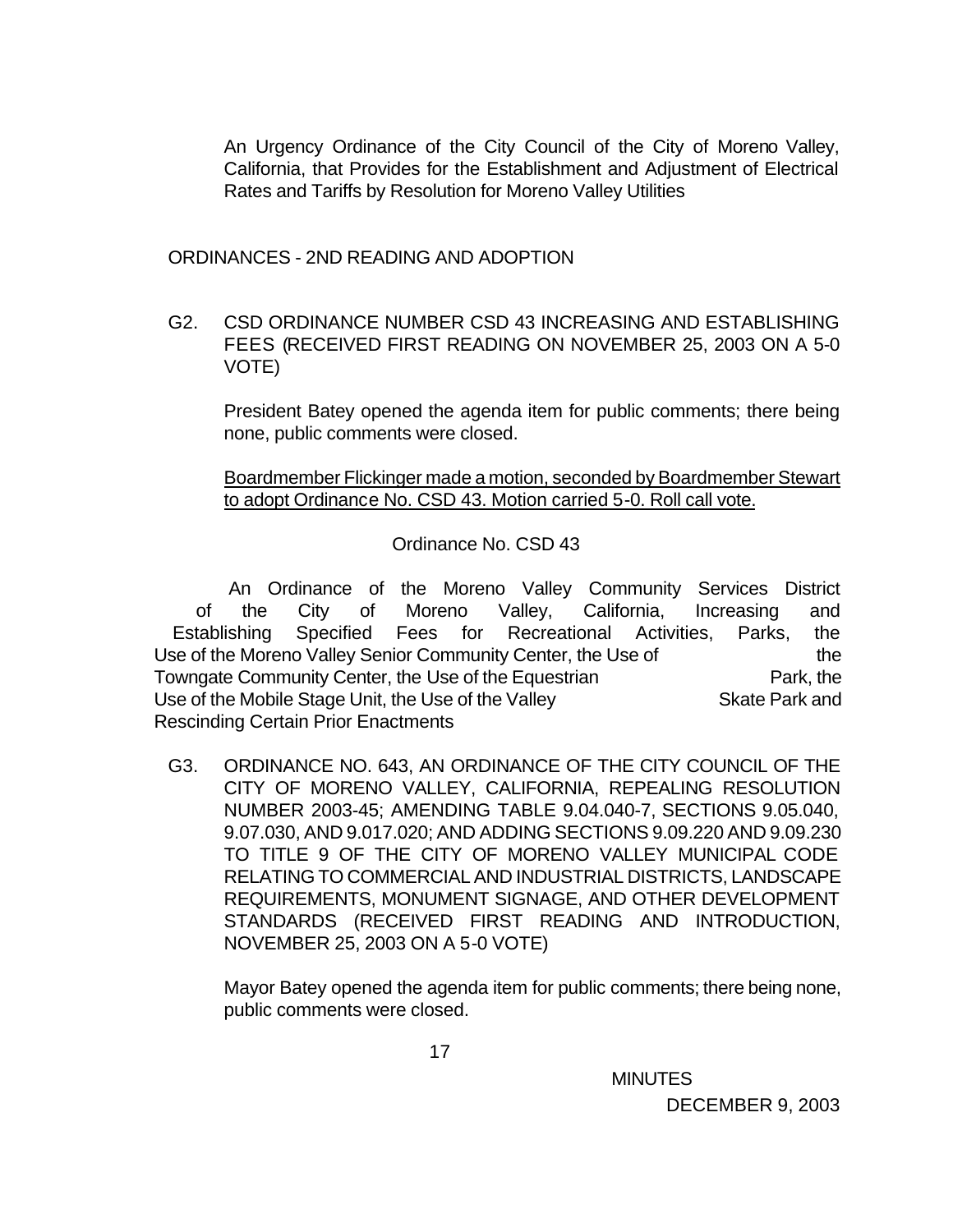Councilmember Flickinger made a motion, seconded by Mayor Pro Tem West to adopt Ordinance No. 643. Motion carried 5-0. Roll call vote.

# Ordinance No. 643

An Ordinance of the City Council of the City of Moreno Valley, California, Repealing Resolution Number 2003-45; Amending Table 9.04.040-7, Sections 9.05.040, 9.07.030, and 9.17.020; and Adding Sections 9.09.220 and 9.09.230 to Title 9 of the City of Moreno Valley Municipal Code Relating to Commercial and Industrial Districts, Landscape Requirements, Monument Signage, and other Development Standards

G4. ORDINANCE NO. 644, AN ORDINANCE OF THE CITY COUNCIL OF THE CITY OF MORENO VALLEY, CALIFORNIA (P02-074), APPROVING SPECIFIC PLAN AMENDMENT NO. 4 TO THE MORENO VALLEY AUTO MALL SPECIFIC PLAN (NO. 209) TO MODIFY PHASE 3 IN FULL, REVERT TO REGULATIONS OF THE MUNICIPAL CODE AND CHANGE THE LAND USE DESIGNATION ON A MAJOR PORTION OF THE SITE FROM D (DEALERSHIP), C (COMMERCIAL) AND PD (PLANNED DEVELOPMENT) TO CC (COMMUNITY COMMERCIAL), WHICH INCLUDES 38.87 NET ACRES (42.63 GROSS ACRES) AND R-15 (RESIDENTIAL-15 UNITS PER ACRE) WHICH INCLUDES 20.00 NET ACRES (25.68 GROSS ACRES) AND AMEND THE OFFICIAL ZONING ATLAS FOR A 71.86 ACRE PARCEL OF LAND. THE AMENDMENT ALSO PROPOSES HEIGHT MODIFICATIONS FOR SIGNS AND ALLOWS FOR AN ADJUSTMENT OF INTERIOR PARKING LOT LANDSCAPE REQUIREMENTS. THE SITE IS LOCATED ON THE SOUTHWEST CORNER OF HIGHWAY 60 AND MORENO BEACH DRIVE AT THE MORENO BEACH DRIVE OFF RAMP (RECEIVED FIRST READING AND INTRODUCTION, AS AMENDED, NOVEMBER 25, 2003 ON A 5-0 VOTE)

Mayor Batey opened the agenda item for public comments; there being none, public comments were closed.

Councilmember Flickinger made a motion, seconded by Mayor Pro Tem West to adopt Ordinance No. 644. Motion carried 5-0. Roll call vote.

Ordinance No. 644

An Ordinance of the City Council of the City of Moreno Valley, California (P02-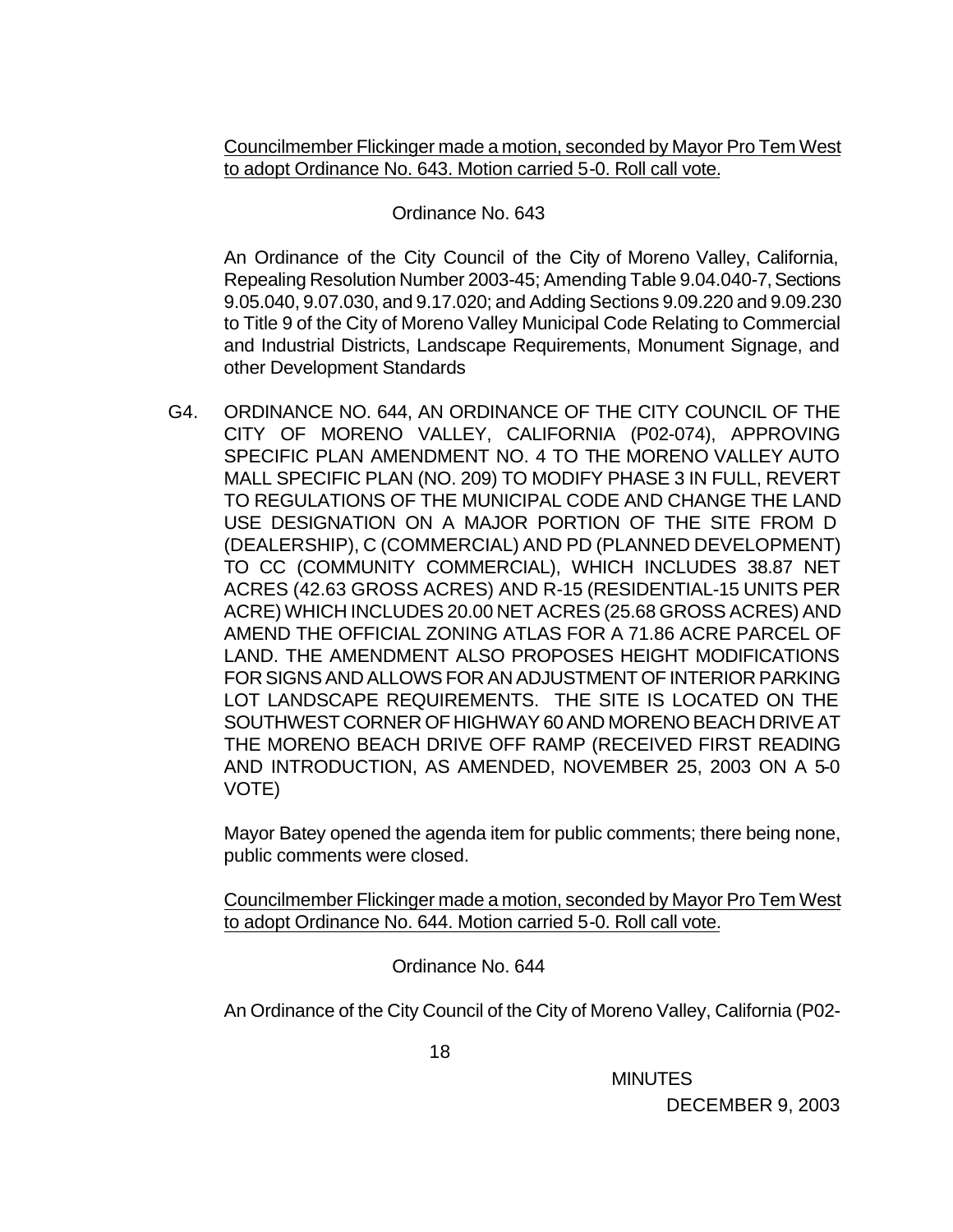074), Approving Specific Plan Amendment No. 4 to the Moreno Valley Auto Mall Specific Plan (No. 209) to Modify Phase 3 In Full, Revert to Regulations of the Municipal Code and Change the Land Use Designation on a Major Portion of the Site From D (Dealership), C (Commercial) and PD (Planned Development) to CC (Community Commercial), which Includes 38.87 Net Acres (42.63 Gross Acres) and R-15 (Residential-15 Units Per Acre) which Includes 20.00 Net Acres (25.68 Gross Acres) and Amend the Official Zoning Atlas for a 71.86 Acre Parcel Of Land. The Amendment Also Proposes Height Modifications for Signs and Allows for an Adjustment of Interior Parking Lot Landscape Requirements. The Site Is Located on the Southwest Corner of Highway 60 and Moreno Beach Drive at the Moreno Beach Drive Off Ramp

RESOLUTIONS – NONE

# **CLOSING COMMENTS AND/OR REPORTS OF THE CITY COUNCIL, COMMUNITY SERVICES DISTRICT, OR COMMUNITY REDEVELOPMENT AGENCY**

Mayor Pro Tem West

1) Thanked his colleagues for vote as Mayor

Councilmember Flickinger

- 1) Congratulated Mayor elect West and Mayor Pro Tem elect Stewart on their selection and thanked her colleagues
- 2) Questioned the possibility of creating a Public Safety Tax for new home developments
- 3) Announced the new Skatepark was dedicated last week
- 4) MVTV3 and the Moreno Valley Police Department made a video regarding identity theft – Federal Trade Commission is raving about it and using it
- 5) Light display at Mission Inn is accessible by a bus being provided by the RTA this Saturday – leaving from the Senior Center at 5:00 P.M. – cost is only \$2 per person – need advance reservations
- 6) Donation ceremony for the bus for our sister city San Juan de los Lagos will be held on Monday, December 15th
- 7) Wished all a Happy Holiday

Councilmember White

- 1) Thanked the Council for the many accomplishments made in the past year
- 2) Stated the next year will be difficult for the City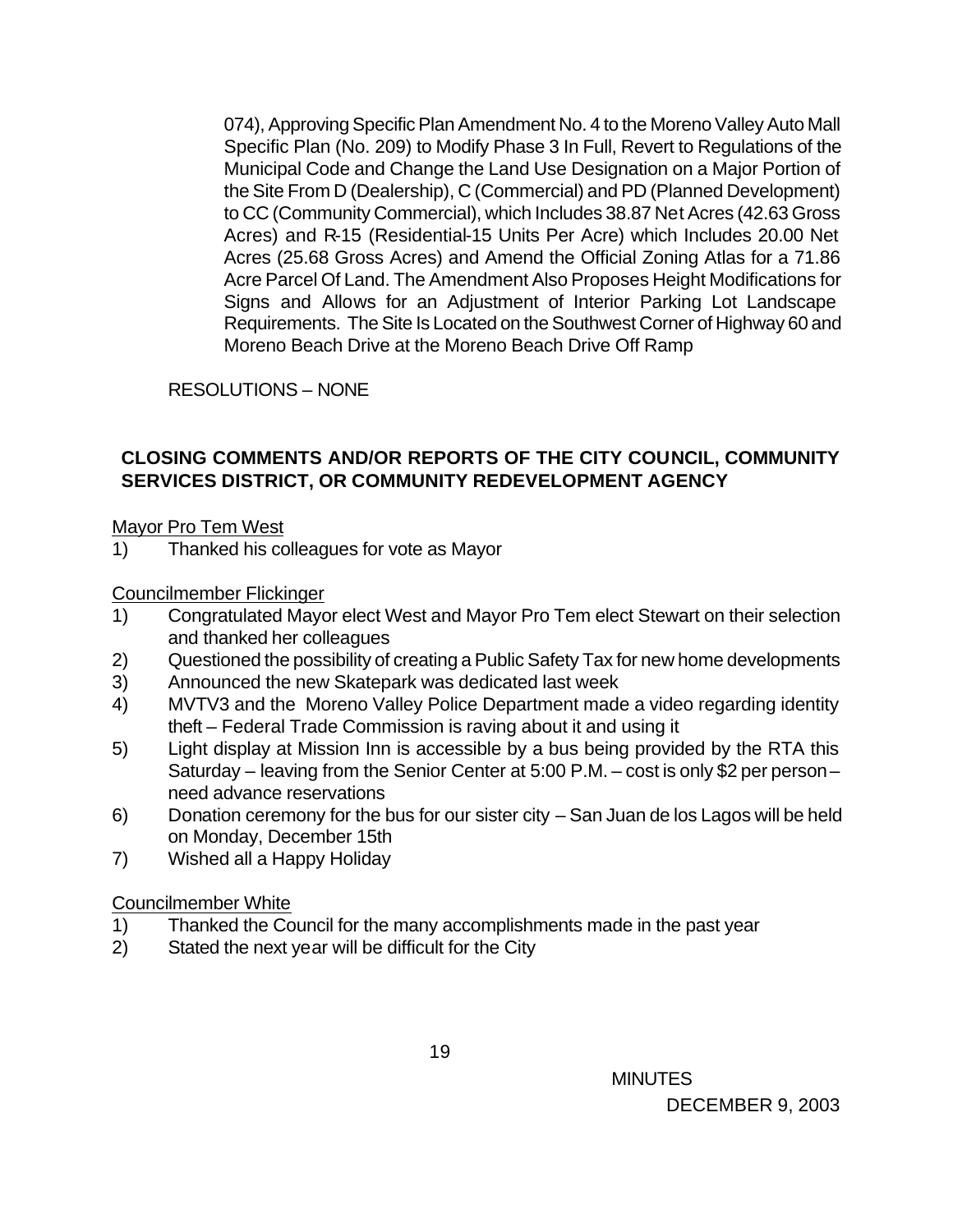Councilmember Stewart

- 1) Stated he has received calls about the situation at the off-ramp at Day St. and the 60 freeway – part of the area is Riverside and part is Moreno Valley – hopefully the situation will be improved with the help of the MV Police Department – a traffic signal should also be coming soon
- 2) Construction on North side of 60 between Pigeon Pass and Day Street is being done by Caltrans – it is a soundwall
- 3) March Joint Powers Authority has been given condemnation powers would like staff to put together briefing for Council Members – asked City Manager to do an executive summary
- 4) Navy pharmacy at March Air Reserve Base may be closing asked residents to write their congressperson to request funding to keep it open
- 5) Wished all Happy Holidays

# Mayor Batey

1) Indoor swap meets are a disaster waiting to happen – don't meet building codes – something needs to be done to control the problem – met with staff to request the City to take action to stop such businesses

City Manager Rogers announced this item will be addressed at a Special Council Meeting on December 16, 2003.

- 2) Don's Auto Sales is now in the Moreno Valley Mall not a good tenant for the Mall encouraged the residents to contact the mall management and express what type of stores they would like to see in the mall
- 3) Attended the grand opening of the Skateboard Park was a great pleasure feels it will probably need an expansion soon
- 4) Stated it has been a pleasure being Mayor this past year
- 5) Wished all a Happy Holiday and reminded public to keep their Christmas tree watered and not to burn wrapping paper in fireplace

# **CLOSED SESSION**

# **REPORT OF ACTION FROM CLOSED SESSION BY CITY ATTORNEY, IF ANY - NONE**

# **ADJOURNMENT**

There being no further business to conduct, the meeting was adjourned at 11:27 p.m. by unanimous informal consent.